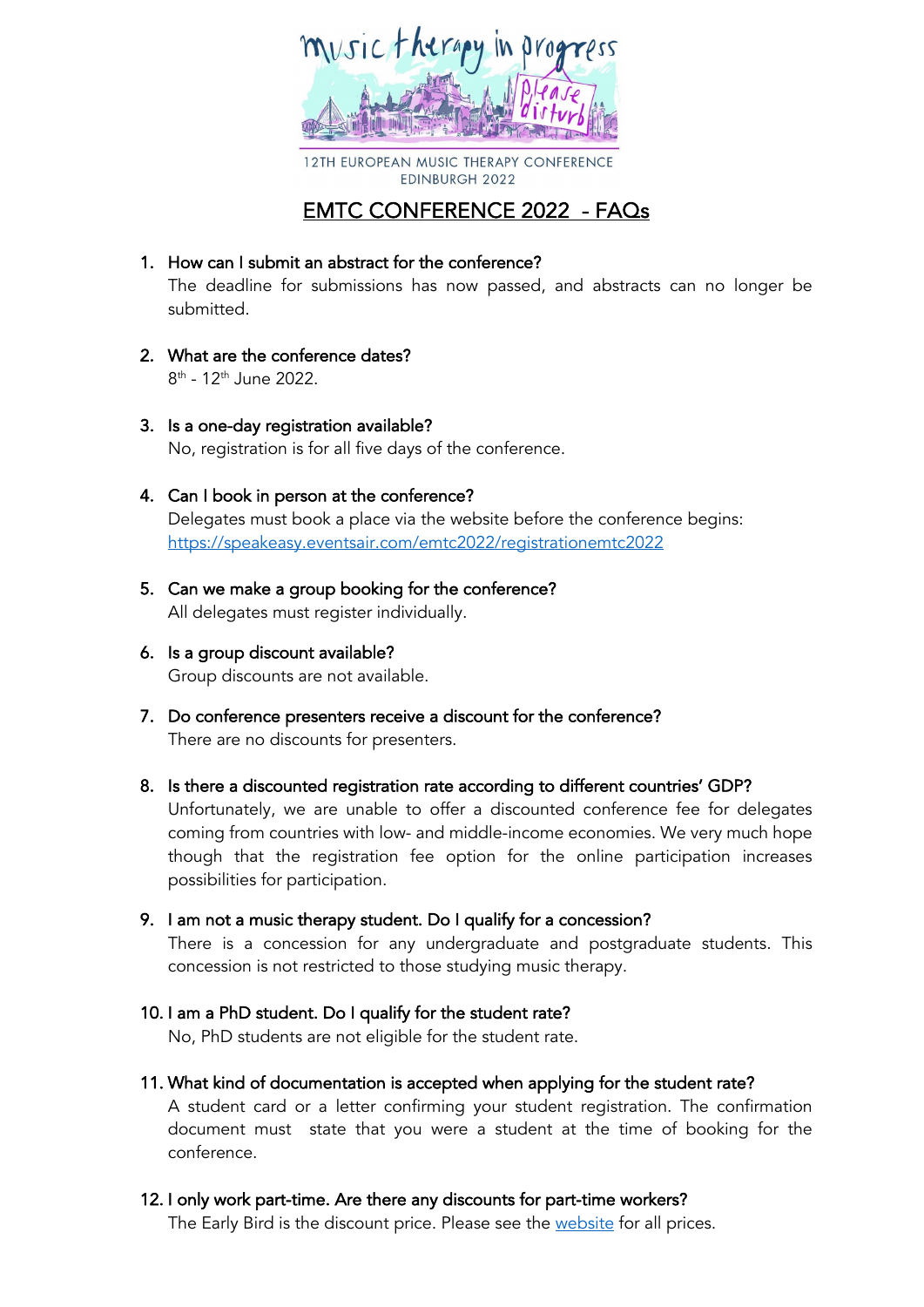# 13. Do you offer any scholarships or bursaries to attend the EMTC conference?

We do not offer anyscholarships or bursaries to attend the conference. Participants though may identify such scholarships or bursaries independently.

## 14. What forms of payment do you accept for the conference fee?

Registration payment can be made by credit card or debit card.

# 15. My employer wants to pay for my conference booking. What is the process?

Please contact events@speak.co.uk and they will arrange your registration and send an invoice. The payment as well as the booking must be made before 31<sup>st</sup> January 2022 for the Early Bird rate to apply. Please check the Bookings Terms and Conditions for further information.

## 16. When does the conference registration end?

If you wish to attend in person, we recommend that you register early as there is a limited number of spaces for face-to-face participation There is no limit to the number of delegates attending online.

# 17. What is included in my registration fee?

The registration fee to attend face-to-face includes receptions, meals and coffee breaks as specified in the programme, as well as online conference materials. There will be an additional charge for the 'Night at the Museum' (Gala dinner) on Friday 10<sup>th</sup> June. The registration fee for the online conference includes virtual access to the conference and all online conference materials.

## 18. Does the registration fee include accommodation?

The fee does not include accommodation.

#### 19. Does the registration fee include travel costs for the conference?

All travel costs are the responsibility of the delegate. The EMTC Conference Team has secured rooms at the conference rate at certain hotels. Detailed hotel information and further instructions, as well as information about accommodation on campus, are included on this page.

20. If I register to attend in person but am unable to attend due to Covid, will I get a refund and be able to attend online? Yes, you will, the difference in price will be refunded to you. Please see **Bookings Terms and Conditions** for more details and deadlines.

# 21. If I cannot attend, can I transfer my registration?

Yes, registrations may be transferred to another person. Requests for transfers of registration fees must be made in writing. Please see the **Bookings Terms and** Conditions for more details and deadlines.

# 22. Can in-person attendees access the virtual sessions?

In-person attendees can attend any sessions which are online.